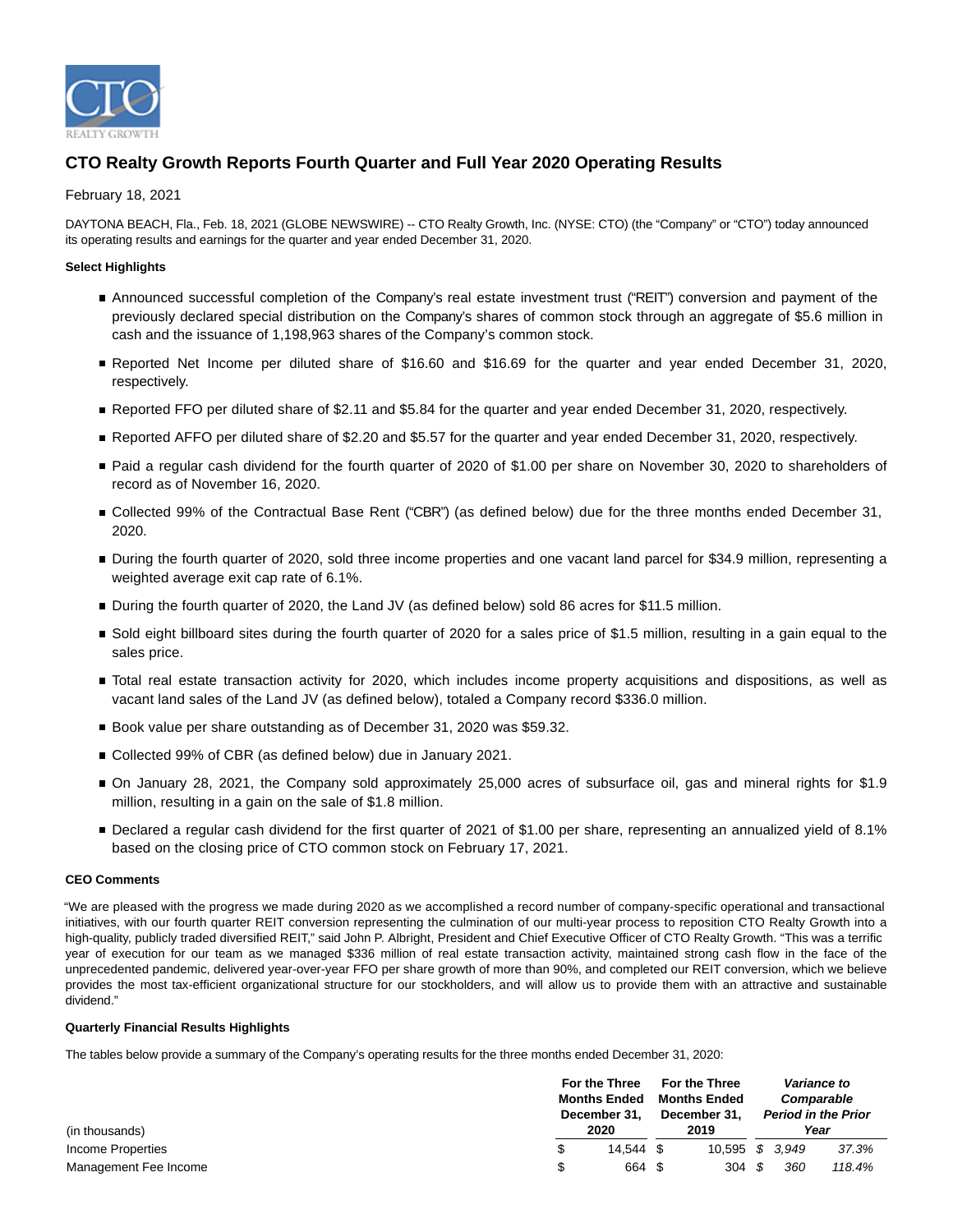| Commercial Loan and Master Lease Investments | 734 \$    |                 | 921 \$ (187) | (20.3%)              |
|----------------------------------------------|-----------|-----------------|--------------|----------------------|
| <b>Real Estate Operations</b>                | 19 \$     |                 |              | 143 \$ (124) (86.7%) |
| <b>Total Revenues</b>                        | 15.961 \$ | 11.963 \$ 3.998 |              | 33.4%                |

The increase in total revenue was primarily attributable to income produced by the Company's recent income property acquisitions versus that of properties disposed of by the Company during the comparative period and revenue from management fee income, the majority of which was from the external management of PINE that did not commence until late in the fourth quarter of 2019.

| (in thousands)                                       | For the Three<br><b>Months Ended</b><br>December 31.<br>2020 |      | <b>For the Three</b><br><b>Months Ended</b><br>December 31.<br>2019 |  | Variance to<br>Comparable<br><b>Period in the Prior</b><br>Year |           |
|------------------------------------------------------|--------------------------------------------------------------|------|---------------------------------------------------------------------|--|-----------------------------------------------------------------|-----------|
| Recurring General and Administrative Expenses        | $1,941$ \$                                                   |      | $2,083$ \$                                                          |  | '142)                                                           | $(6.8\%)$ |
| Non-Cash Stock Compensation                          | 651 \$                                                       |      | 629S                                                                |  | 22                                                              | 3.5%      |
| <b>REIT Conversion and Other Non-Recurring Items</b> | 371                                                          | - \$ | $225$ \$                                                            |  | 146                                                             | 64.9%     |
| <b>Total General and Administrative Expenses</b>     | $2,963$ \$                                                   |      | 2.937                                                               |  | 26                                                              | $0.9\%$   |

The operating results for the quarter ended December 31, 2020 were impacted by \$0.4 million of general and administrative expenses primarily related to legal, audit, and other professional fees incurred in connection with the Company's 2020 REIT conversion.

| (in thousands, except per share data)  | For the Three<br><b>Months Ended</b><br>December 31,<br>2020 | For the Three<br><b>Months Ended</b><br>December 31,<br>2019 | <b>Variance to Comparable</b><br><b>Period in the Prior Year</b> |            |  |  |
|----------------------------------------|--------------------------------------------------------------|--------------------------------------------------------------|------------------------------------------------------------------|------------|--|--|
| Net Income                             | \$<br>79,682 \$                                              | 96,422 \$                                                    | (16, 740)                                                        | $(17.4\%)$ |  |  |
| Net Income per diluted share           | \$<br>16.60 \$                                               | $20.04$ \$                                                   | (3.44)                                                           | (17.2%)    |  |  |
| FFO <sup>(1)</sup>                     | \$<br>$10,129$ \$                                            | $3,718$ \$                                                   | 6,411                                                            | 172.4%     |  |  |
| FFO per diluted share $(1)$            | \$<br>$2.11 \text{ }$ \$                                     | $0.77$ \$                                                    | 1.34                                                             | 174.0%     |  |  |
| AFFO <sup>(1)</sup>                    | \$<br>10.557 \$                                              | $3,433$ \$                                                   | 7,124                                                            | 207.5%     |  |  |
| AFFO per diluted share (1)             | \$<br>2.20 <sup>5</sup>                                      | $0.71 \text{ }$ \$                                           | 1.49                                                             | 209.9%     |  |  |
| Dividends Declared and Paid, per share | \$<br>$12.98(2)$ \$                                          | $0.13 \text{ }$ \$                                           | 12.85                                                            | 9.884.6%   |  |  |

(1) See the "Non-GAAP Financial Measures" section and tables at the end of this press release for a discussion and reconciliation of Net Income to non-GAAP financial measures, including FFO, FFO per diluted share, AFFO and AFFO per diluted share.

(2) Includes the payment of the Company's previously announced special distribution in an aggregate amount of approximately \$55.8 million (the "Special Distribution"). The Special Distribution is intended to ensure that the Company has distributed all of its previously undistributed earnings and profits attributable to taxable periods ended on or prior to December 31, 2019, as required in connection with the Company's election to be taxable as a REIT commencing with its taxable year ended December 31, 2020. The Special Distribution was paid through an aggregate of approximately \$5.6 million in cash and the issuance of 1,198,963 shares of the Company's common stock.

Net income for the quarter ended December 31, 2020 includes an increase in deferred income tax benefit of \$82.5 million related to the de-recognition of certain deferred tax assets and liabilities as a result of the Company's conversion to a REIT. Additionally, net income for the fourth quarter of 2020 includes an increase of \$1.3 million in gains on disposition of income producing properties, a vacant land parcel, and billboard sales from the comparative period in 2019, which gains were impacted by a non-cash impairment charge of (\$7.2) million primarily related to an impairment of the Company's retained interest in the Land JV and a decrease in the closing stock price of PINE resulting in a non-cash, unrealized loss of (\$1.1) million on the mark-to-market of the Company's investment in PINE. Net income for the fourth quarter of 2019 includes \$95.5 million attributable to discontinued operations, including the Company's former land holdings and golf operations.

# **Annual Financial Results Highlights**

The tables below provide a summary of the Company's operating results for the year ended December 31, 2020:

| (in thousands)                               |    | For the<br>Year Ended<br>December 31.<br>2020 | For the<br><b>Year Ended</b><br>December 31.<br>2019 |    | Variance to<br>Comparable<br><b>Period in the Prior</b><br>Year |         |  |
|----------------------------------------------|----|-----------------------------------------------|------------------------------------------------------|----|-----------------------------------------------------------------|---------|--|
| Income Properties                            | J  | 49.953 \$                                     | 41.956                                               | -S | 7.997                                                           | 19.1%   |  |
| Management Fee Income                        | \$ | $2.744$ \$                                    |                                                      |    | 304 \$ 2,440                                                    | 802.6%  |  |
| Commercial Loan and Master Lease Investments | J  | $3,034$ \$                                    | 1.829                                                | S  | 1,205                                                           | 65.9%   |  |
| <b>Real Estate Operations</b>                |    | 650 \$                                        | 852                                                  | S  | (202)                                                           | (23.7%) |  |
| <b>Total Revenues</b>                        |    | 56.381                                        | 44.941                                               |    | \$11,440                                                        | 25.5%   |  |

The increase in total revenue year-over-year was primarily attributable to income produced by the Company's recent income property acquisitions versus that of properties disposed of by the Company during the comparative period, income from commercial loan and master lease investments that were originated during and subsequent to the second quarter of 2019, and revenue from management fee income, the majority of which was from the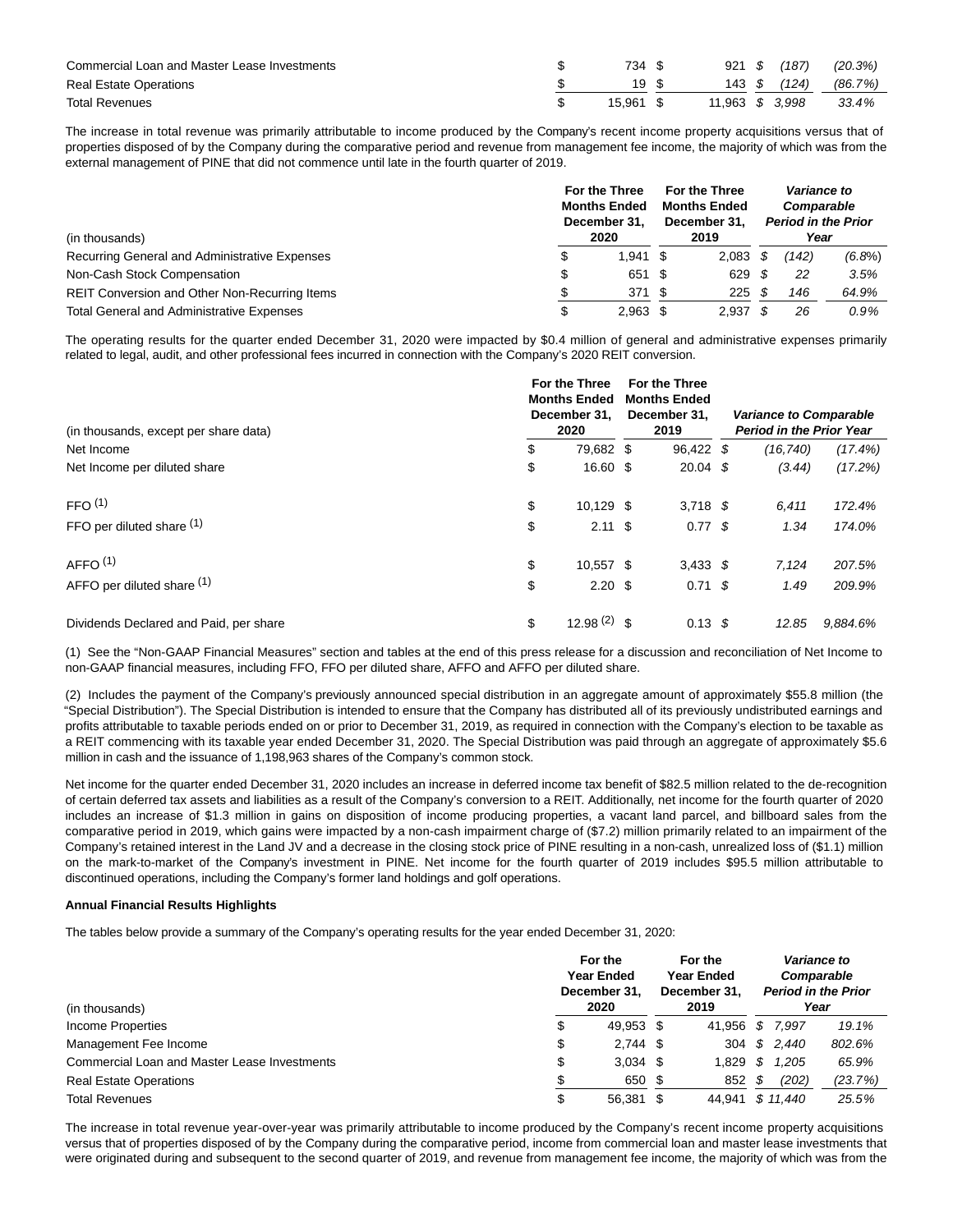external management of PINE, which did not commence until late in the fourth quarter of 2019.

| (in thousands)                                   |    | For the<br><b>Year Ended</b><br>December 31.<br>2020 | For the<br><b>Year Ended</b><br>December 31.<br>2019 | Variance to<br>Comparable<br>Year | <b>Period in the Prior</b> |
|--------------------------------------------------|----|------------------------------------------------------|------------------------------------------------------|-----------------------------------|----------------------------|
| Recurring General and Administrative Expenses    | \$ | $7.355$ \$                                           | 6.668                                                | 687                               | 10.3%                      |
| Non-Cash Stock Compensation                      | \$ | $2.786$ \$                                           | 2,688                                                | 98                                | 3.6%                       |
| REIT Conversion and Other Non-Recurring Items    | \$ | $1,426$ \$                                           | 462                                                  | 964                               | 208.7%                     |
| <b>Total General and Administrative Expenses</b> | S  | 11.567                                               | 9.818                                                | .749                              | 17.8%                      |

The operating results for the year ended December 31, 2020 were impacted by a 17.8% increase in total general and administrative expenses, primarily related to legal, audit, and other professional fees incurred in connection with the Company's 2020 REIT conversion and increased audit, tax and legal fees, primarily attributable to the Company's Land JV and the asset portfolio sale to PINE, for which fees were incurred primarily during the first quarter of 2020.

| (in thousands, except for per share data) | For the<br><b>Year Ended</b><br>December 31,<br>2020 | For the<br><b>Year Ended</b><br>December 31,<br>2019 |    | Variance to<br>Comparable<br><b>Period in the Prior</b><br>Year |                |
|-------------------------------------------|------------------------------------------------------|------------------------------------------------------|----|-----------------------------------------------------------------|----------------|
| Net Income                                | \$<br>78.509 \$                                      | 114,973 \$ (36,464)                                  |    |                                                                 | (31.7%)        |
| Net Income per diluted share              | \$<br>16.69 \$                                       | 23.00                                                | \$ | (6.31)                                                          | (27.4%)        |
| FFO <sup>(1)</sup>                        | \$<br>27,468 \$                                      | 14,224 \$ 13,244                                     |    |                                                                 | 93.1%          |
| FFO per diluted share (1)                 | \$<br>$5.84$ \$                                      | $2.85$ \$                                            |    | 2.99                                                            | 104.9%         |
| AFFO <sup>(1)</sup>                       | \$<br>26,215 \$                                      | 14.819 \$ 11.396                                     |    |                                                                 | 76.9%          |
| AFFO per diluted share (1)                | \$<br>$5.57$ \$                                      | $2.97 \text{ }$ \$                                   |    | 2.60                                                            | 87.5%          |
| Dividends Declared and Paid, per share    | \$<br>13.88 $(2)$ \$                                 | $0.44 \text{ } $$                                    |    |                                                                 | 13.44 3.054.5% |

(1) See the "Non-GAAP Financial Measures" section and tables at the end of this press release for a discussion and reconciliation of Net Income to non-GAAP financial measures, including FFO, FFO per diluted share, AFFO and AFFO per diluted share.

(2) Includes the payment of the Special Distribution in an aggregate amount of approximately \$55.8 million. The Special Distribution is intended to ensure that the Company has distributed all of its previously undistributed earnings and profits attributable to taxable periods ended on or prior to December 31, 2019, as required in connection with the Company's election to be taxable as a REIT commencing with its taxable year ended December 31, 2020. The Special Distribution was paid through an aggregate of approximately \$5.6 million in cash and the issuance of 1,198,963 shares of the Company's common stock.

Net income for the year ended December 31, 2020 includes an increase in deferred income tax benefit of \$82.5 million related to the de-recognition of certain deferred tax assets and liabilities as a result of the Company's conversion to a REIT. Net income for the year ended December 31, 2020 also includes a decrease of (\$12.2) million from the year-over-year difference in gains on disposition of income producing properties, a vacant land parcel, and billboard sales, a non-cash impairment charges of (\$9.1) million primarily related to an impairment of the Company's retained interest in the Land JV, a decrease in the closing stock price of PINE resulting in a non-cash, unrealized loss of (\$8.2) million on the mark-to-market of the Company's investment in PINE, and an aggregate loss of (\$2.1) million related to the Company's commercial loan portfolio that included the impairment charge recognized in the first quarter of 2020 related to the Company's disposition of four of its commercial loan investments. These losses were offset by an increase in gain on extinguishment of debt of \$1.1 million related to the repurchase of \$12.5 million aggregate amount of the Company's convertible notes. Net income for the year ended December 31, 2019 includes \$98.4 million attributable to discontinued operations, including the Company's former land holdings and golf operations.

## **Acquisitions**

During the year ended December 31, 2020, the Company acquired three retail properties and one office property for total acquisition volume of \$185.1 million, reflecting a weighted average going-in cap rate of 7.8%.

## **Dispositions**

During the three months ended December 31, 2020, the Company sold three income properties and one vacant land parcel for total disposition volume of \$34.9 million, reflecting a weighted average exit cap rate of 6.1%. The sale of the properties generated a gain of \$0.9 million.

During the fourth quarter and full year of 2020, the Company sold eight billboard sites for a sales price of \$1.5 million, resulting in a gain equal to the sales price.

During the year ended December 31, 2020, the Company sold 11 income properties and one vacant land parcel for total disposition volume of \$86.5 million, reflecting a weighted average exit cap rate of 5.2%. The sale of the properties generated a gain of \$8.6 million.

On January 20, 2021, the Company completed the sale of the property located in Brandon, Florida leased to two tenants operating as World of Beer and Fuzzy's Taco Shop for a sale price of \$2.3 million, of which proceeds are expected to be a part of a 1031 like-kind exchange transaction. The gain on the sale was approximately \$0.6 million.

## **Income Property Portfolio**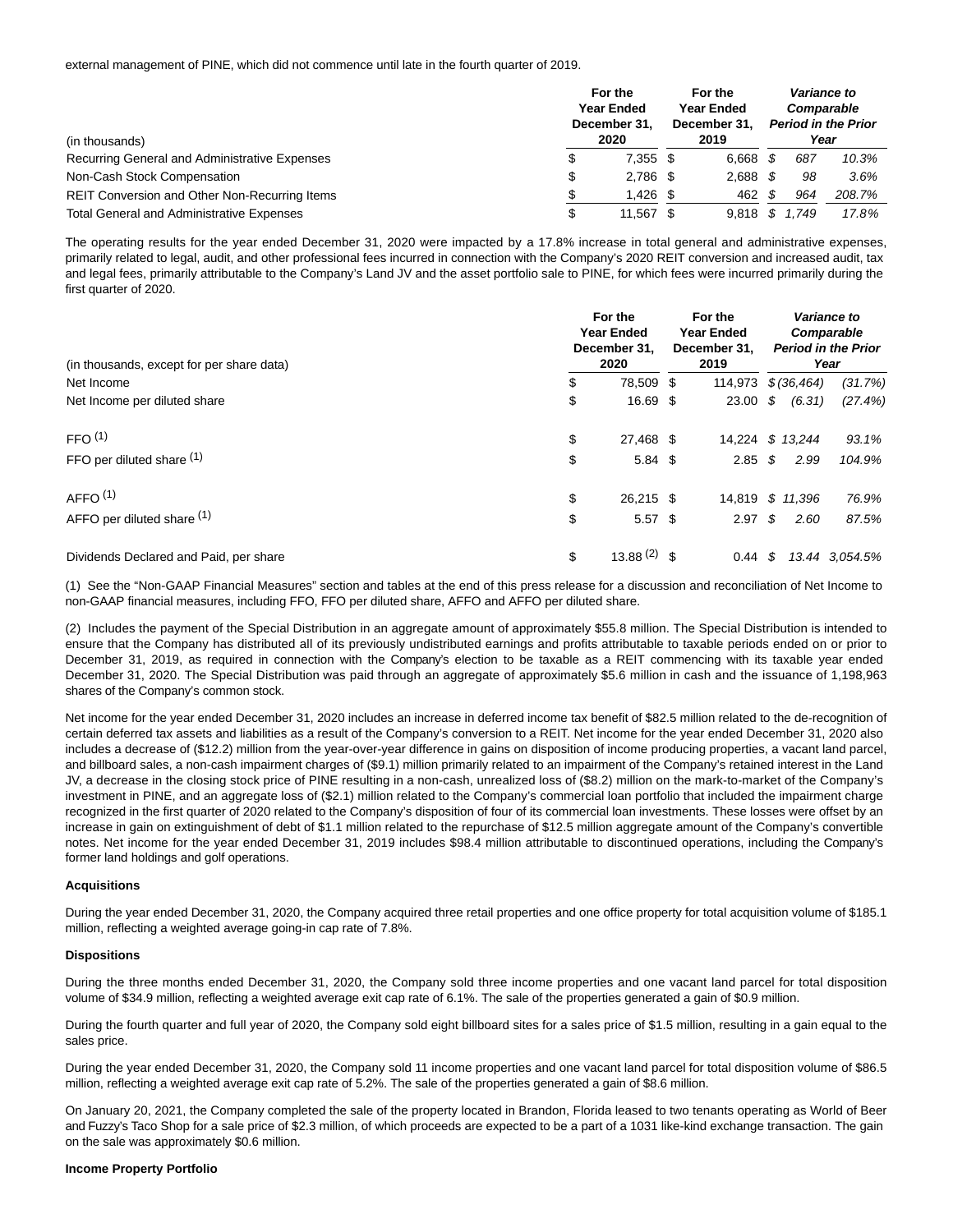As of December 31, 2020, the Company's portfolio had economic occupancy of 93.0% and physical occupancy of 92.6%.

The Company's income property portfolio consisted of the following as of December 31, 2020:

| <b>Property Type</b>                         | # of<br><b>Properties</b> | <b>Square Feet</b> | <b>Weighted Average</b><br><b>Remaining on Lease</b><br>Term |
|----------------------------------------------|---------------------------|--------------------|--------------------------------------------------------------|
| Single-Tenant <sup>(1)</sup>                 | 21                        | 1.478              | 18.6 years                                                   |
| Multi-Tenant                                 | 6                         | 1.016              | 5.9 years                                                    |
| Total / Weighted Average Lease Term          | 27                        | 2.494              | 12.7 years                                                   |
| % of Rent attributable to Retail Tenants     |                           | 64%                |                                                              |
| % of Rent attributable to Office Tenants     |                           | 33%                |                                                              |
| % of Rent attributable to Hotel Ground Lease |                           | 3%                 |                                                              |

## Square feet in thousands.

(1) The 21 single-tenant properties include (i) a property leased to The Carpenter Hotel which is under a long-term ground lease and includes two tenant-repurchase options and (ii) a property in Hialeah leased to a master tenant which includes three tenant-repurchase options. Pursuant to FASB ASC Topic 842, Leases, the \$16.3 and \$21.0 million investments, respectively, have been recorded in the Company's consolidated balance sheet as of December 31, 2020 as Commercial Loan and Master Lease Investments.

## **Operational Highlights**

During the fourth quarter of 2020, CTO signed leases totaling approximately 155,300 square feet. A summary of the Company's leasing activity is as follows:

| Retail                | Square<br>Feet | Weighted<br>Average<br>Lease<br>Term | Weighted<br>Average<br><b>Cash Rent</b><br>Per<br>Square<br>Foot | <b>Tenant</b><br><b>Improvements Commissions</b> |        | Leasing |
|-----------------------|----------------|--------------------------------------|------------------------------------------------------------------|--------------------------------------------------|--------|---------|
|                       |                |                                      |                                                                  | æ                                                | \$     | 305     |
| New Leases            | 22.4           | 9.8                                  | \$38.72                                                          | 2,850                                            |        |         |
| Renewals & Extensions | 132.9          | 5.7                                  | \$23.84                                                          | 0                                                |        | 54      |
|                       |                |                                      |                                                                  | S                                                | c<br>J |         |
| Total                 | 155.3          | 6.6                                  | \$25.99                                                          | 2,850                                            |        | 359     |

In thousands except for per square foot and lease term data.

## **COVID-19 Pandemic and Rent Collection Update**

In March 2020, the World Health Organization declared the outbreak of the novel coronavirus as a pandemic (the "COVID-19 Pandemic"), which has spread throughout the United States. The spread of the COVID-19 Pandemic has continued to cause significant volatility in the U.S. and international markets, and in many industries, business activity has experienced periods of almost complete shutdown. There continues to be uncertainty around the duration and severity of business disruptions related to the COVID-19 Pandemic, as well as its impact on the U.S. economy and international economies.

**Q4 2020 Rent Status:** The Company collected 99% of the CBR due for the three months ended December 31, 2020. CBR represents the amount owed to the Company under the current terms of its lease agreements in each respective month. The Company has previously agreed to defer or abate certain CBRs in exchange for additional lease term or other lease enhancing additions. In general, the repayment of the deferred CBR began in the third quarter of 2020, with ratable payments continuing, in some cases, into 2023. The Company has not yet reached an agreement with certain tenants responsible for 1% of CBR due during the three months ended December 31, 2020.

**2021 Rent Status:** As of February 17, 2021, the Company has received payments for CBR due in January 2021 from tenants representing 99% of the CBR due during such period. An assessment of the current or identifiable potential financial and operational impacts on the Company as a result of the COVID-19 Pandemic are as follows:

- The total borrowing capacity on the Company's revolving credit facility is based on the assets currently in the borrowing base, as defined by the Company's revolving credit facility agreement. Pursuant to the terms of the revolving credit facility agreement, any property in the borrowing base with a tenant that is more than 60 days past due on its contractual rent obligations would be automatically removed from the borrowing base and the Company's borrowing capacity would be reduced. For the tenants requesting rent relief with which the Company has reached an agreement, such deferral and/or abatement agreements for current rent, under the terms of the credit facility, would not be past due if the tenants adhere to such modifications, and thus those properties would not be required to be removed from the borrowing base. The Company's available borrowing capacity has not been limited as a result of the referenced terms of the revolving credit facility.
- As a result of the outbreak of the COVID-19 Pandemic, the federal government and the state of Florida issued orders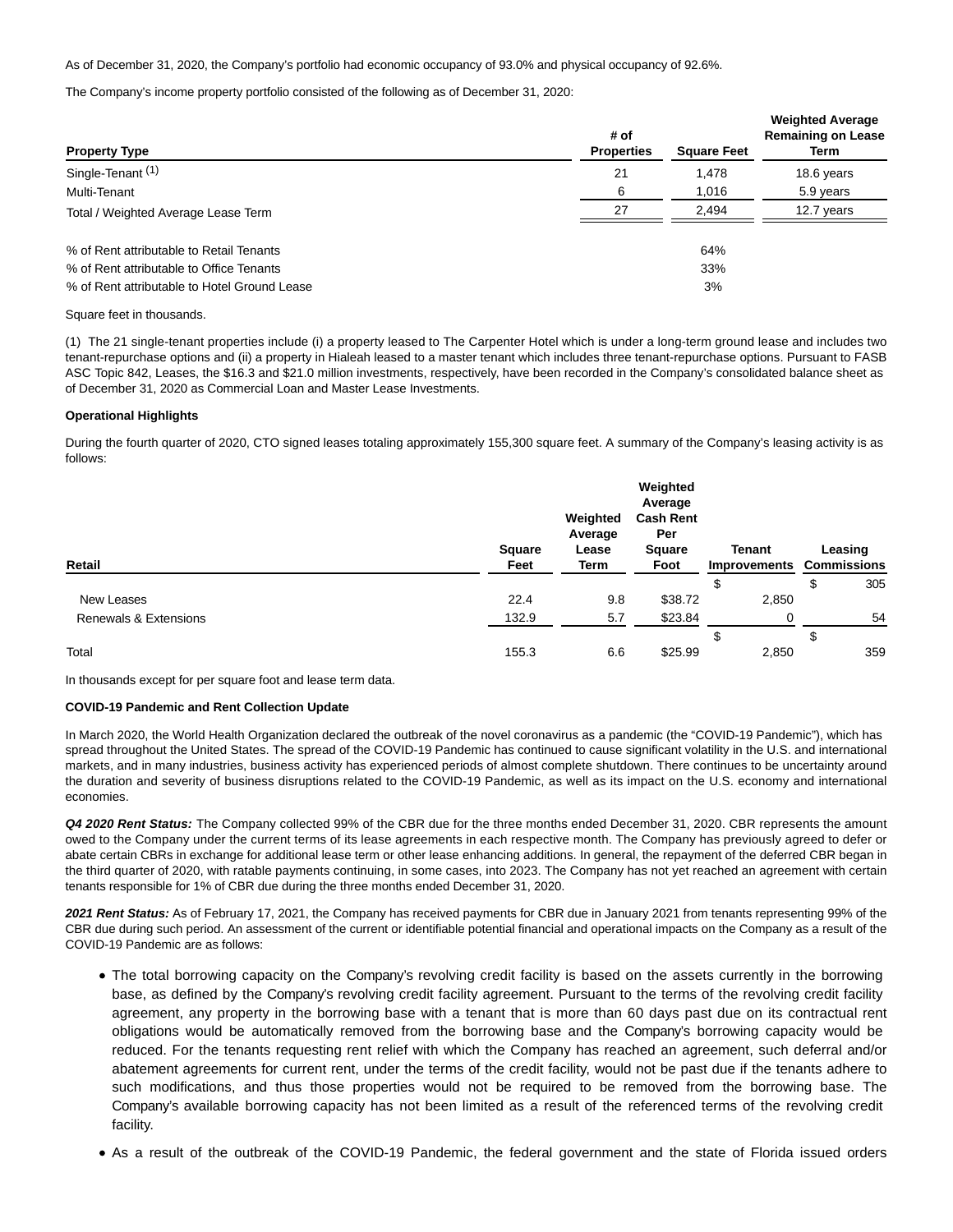encouraging everyone to remain in their residence and not go into work. In response to these orders and in the best interest of our employees and directors, we have implemented significant preventative measures to ensure the health and safety of our employees and Board of Directors (the "Board"), including: (i) conducting all meetings of the Board and Committees of the Board telephonically or via a visual conferencing service, (ii) permitting the Company's employees to work from home at their election, (iii) enforcing appropriate social distancing practices in the Company's office, (iv) encouraging the Company's employees to wash their hands often and use face masks, (v) providing hand sanitizer and other disinfectant products throughout the Company's office, (vi) requiring employees who do not feel well in any capacity to stay at home, and (vii) requiring all third-party delivery services (e.g. mail, food delivery, etc.) to complete their service outside the front door of the Company's office. The Company also offered COVID-19 testing to its employees to ensure a safe working environment. These preventative measures have not had any material adverse impact on the Company's financial reporting systems, internal controls over financial reporting or disclosure controls and procedures. At this time, we have not laid off, furloughed, or terminated any employee in response to the COVID-19 Pandemic.

## **Land Joint Venture**

During the three months ended December 31, 2020, the venture formed when the Company sold its controlling interest in the entity that owned the Company's remaining land portfolio, of which the Company has a retained interest (the "Land JV") sold 86 acres for \$11.5 million. From inception through December 31, 2020, the Land JV has sold approximately 3,800 acres for \$79.7 million, which has resulted in distributions to the joint venture partner that reduced the partner's capital balance to \$32.4 million as of December 31, 2020.

Following these transactions, the Land JV has approximately 1,600 acres of undeveloped land, or an estimated \$70.0 million to \$95.0 million of potential value remaining. Following the repayment of the Land JV partner's capital balance, the Company is scheduled to receive 90% of the additional proceeds under the terms of the Land JV agreement.

The Land JV's current transaction pipeline related to the remaining 1,600 acres includes 55 acres of potential land sales that total \$5.0 million. The buyers of these parcels include in-state and out-of-state developers.

## **Commercial Loan Investments**

During the three months ended December 31, 2020, the Company completed the following commercial loan transactions:

- Invested approximately \$0.4 million in one commercial loan provided to the buyer of a vacant land parcel located in Dallas, Texas. The loan has an initial term of 2.5 years and an interest rate of 7.5%.
- Generated proceeds of \$2.0 million in connection with the borrower's repayment of the Company's loan made to the buyer of the Company's former golf operations.

During the year ended December 31, 2020, the Company sold four of its commercial loan investments generating aggregate proceeds of approximately \$20.0 million, received a \$2.0 million repayment, and invested \$0.4 million in one commercial loan.

The following is a summary of the Company's commercial loan investment as of December 31, 2020:

|                                               |                       |                                | <b>Original</b> |                   |                         |
|-----------------------------------------------|-----------------------|--------------------------------|-----------------|-------------------|-------------------------|
| (\$ in thousands)                             | Date of<br>Investment | <b>Maturity</b><br><b>Date</b> | Loan<br>Amount  | Carrying<br>Value | <b>Interest</b><br>Rate |
|                                               | October               | <b>April 2023</b>              | 400             | 392               | $.50\%$                 |
| Mortgage Note – 4311 Maple Avenue, Dallas, TX | 2020                  |                                |                 |                   |                         |

#### **Subsurface Interests**

During the year ended December 31, 2020, the Company sold 345 acres of subsurface interests totaling \$0.6 million. As of December 31, 2020, the Company owns full or fractional subsurface oil, gas, and mineral interests underlying approximately 454,000 "surface" acres of land owned by others in 20 counties in Florida.

On January 28, 2021, the Company sold approximately 25,000 acres of subsurface oil, gas and mineral rights for \$1.9 million, resulting in a gain on the sale of \$1.8 million.

## **REIT Conversion and NYSE Uplisting**

During the third quarter of 2020, the Company's Board unanimously approved a plan for the Company to elect to be subject to tax as a REIT for U.S. federal income tax purposes, commencing with its taxable year ended December 31, 2020. In connection with the REIT conversion, the Company's Board declared a special distribution on its shares of common stock in an aggregate amount of \$55.8 million (the "Special Distribution"), payable in cash and shares of the Company's common stock. The Special Distribution was paid on December 21, 2020 to shareholders of record as of the close of business on November 19, 2020 through an aggregate of \$5.6 million in cash and the issuance of 1,198,963 shares of the Company's common stock.

On February 1, 2020, the Company announced the completion of a merger that was undertaken in connection with the Company's previously announced plan for the Company to elect to be subject to tax as a REIT for U.S. federal income tax purposes (the "Merger").

As a result of the Merger, the Company is a corporation organized in the state of Maryland and the Company's charter includes certain standard REIT provisions, including ownership limitations and transfer restrictions applicable to the Company's capital stock.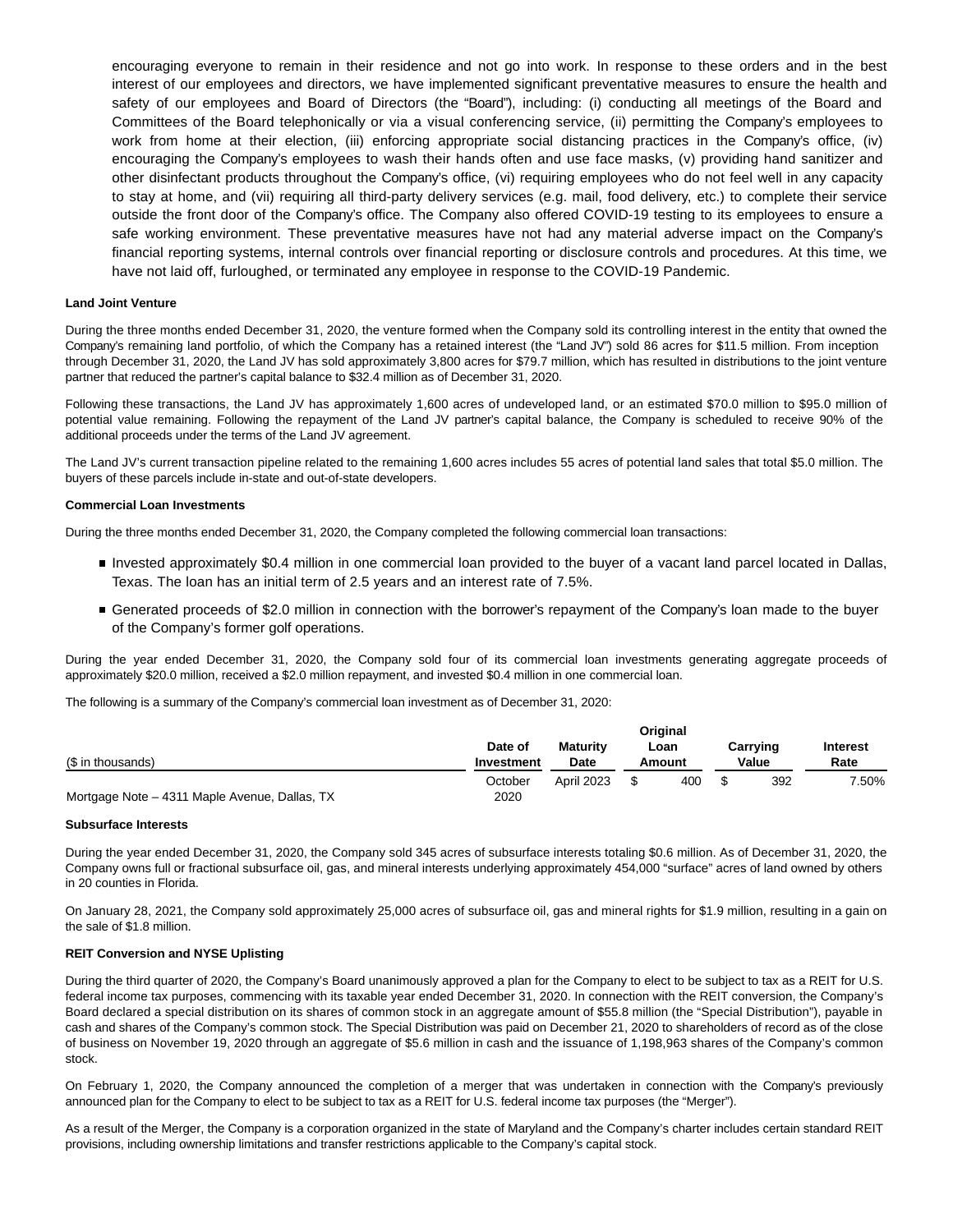Following the completion of the Merger, the Company's common stock began trading on the New York Stock Exchange on February 1, 2021 under the ticker symbol "CTO."

# **Capital Markets and Balance Sheet**

During the year ended December 31, 2020, the Company completed the following notable capital markets transactions:

- Exchanged or refinanced the \$75.0 million of convertible notes due in March 2020 that carried a coupon rate of 4.50% with a new issuance of \$75.0 million in convertible notes that mature in April 2025 and have a coupon rate of 3.875% (the "2025 Notes").
- Repurchased \$12.5 million aggregate principal amount of the Company's 2025 Notes at a \$2.6 million cash discount, resulting in a gain on the extinguishment of debt of \$1.1 million.
- Under the Company's \$10.0 million buyback program, the Company repurchased 88,565 shares for approximately \$4.1 million with an average purchase price of \$46.29 per share. The per share purchase price is unadjusted for the Company's Special Distribution in connection with its REIT Conversion.

The following table provides a summary of the Company's long-term debt, at face value, as of December 31, 2020:

| <b>Component of Long-Term Debt</b>          | <b>Principal</b> | <b>Interest Rate</b>           | <b>Maturity</b><br>Date |
|---------------------------------------------|------------------|--------------------------------|-------------------------|
| Revolving Credit Facility (1)               | \$100.0 million  | $0.7325\% + [1.35\% - 1.95\%]$ | May 2023                |
| Revolving Credit Facility <sup>(2)</sup>    | \$50.0 million   | $0.2200\% + [1.35\% - 1.95\%]$ | May 2023                |
| <b>Revolving Credit Facility</b>            | \$14.8 million   | 30-day LIBOR + [1.35% - 1.95%] | May 2023                |
| Mortgage Note Payable (3)                   | \$23.2 million   | 3.17%                          | April 2021              |
| Mortgage Note Payable                       | \$30.0 million   | 4.33%                          | October 2034            |
| 2025 Convertible Senior Notes               | \$62.5 million   | 3.88%                          | April 2025              |
| Total Debt / Weighted Average Interest Rate | \$280.5 million  | 2.78%                          |                         |

(1) Effective March 31, 2020, the Company utilized an interest rate swap to achieve a fixed LIBOR rate of 0.7325% plus the applicable spread on \$100.0 million of the outstanding balance on the revolving credit facility.

(2) Effective August 31, 2020, the Company utilized an interest rate swap to achieve a fixed LIBOR rate of 0.2200% plus the applicable spread on \$50.0 million of the outstanding balance on the revolving credit facility.

(3) The mortgage note payable is subject to an interest rate swap to achieve a fixed interest rate of 3.17%.

## **Dividends**

On October 28, 2020, the Company announced a regular cash dividend for the fourth quarter of 2020 of \$1.00 per share, payable on November 30, 2020 to stockholders of record as of the close of business on November 16, 2020. The 2020 fourth quarter cash dividend represented a 150.0% increase over the Company's previous quarterly regular cash dividend and a payout ratio of 47% of Q4 2020 FFO per share and 45% of Q4 2020 AFFO per share.

On December 21, 2020, the Company announced the completion of the Special Distribution of \$11.98 per share in connection with its REIT conversion, paid on December 21, 2020 to shareholders of record as of the close of business on November 19, 2020.

During year ended December 31, 2020, the Company paid regular cash dividends of \$1.90 per share and total dividends, including the Special Distribution in connection with its REIT conversion, of \$13.88 per share.

On February 16, 2021, the Company announced a regular cash dividend for the first quarter of 2021 of \$1.00 per share, payable on March 31, 2021 to stockholders of record as of the close of business on March 22, 2021. The 2021 first quarter cash dividend represents an annualized yield of 8.1% based on the closing price of the Company's common stock on February 17, 2021.

## **2021 Outlook**

The Company's outlook and guidance for 2021 assumes improvement in economic activity, stable or positive business trends related to each of our tenants and other significant assumptions. The Company's outlook for 2021 is as follows:

|                                        |                   | 2021 Outlook       |
|----------------------------------------|-------------------|--------------------|
|                                        | Low               | High               |
| Acquisition of Income-Producing Assets | \$75.0<br>million | \$125.0<br>million |
| Target Investment Initial Cash Yield   | 6.50%             | 7.25%              |
| Disposition of Assets (1)              | \$75.0<br>million | \$125.0<br>million |
| Target Disposition Cash Yield (1)      | 6.35%             | 6.75%              |
| FFO Per Diluted Share                  | \$3.80            | \$4.10             |
| <b>AFFO Per Diluted Share</b>          | \$3.90            | \$4.20             |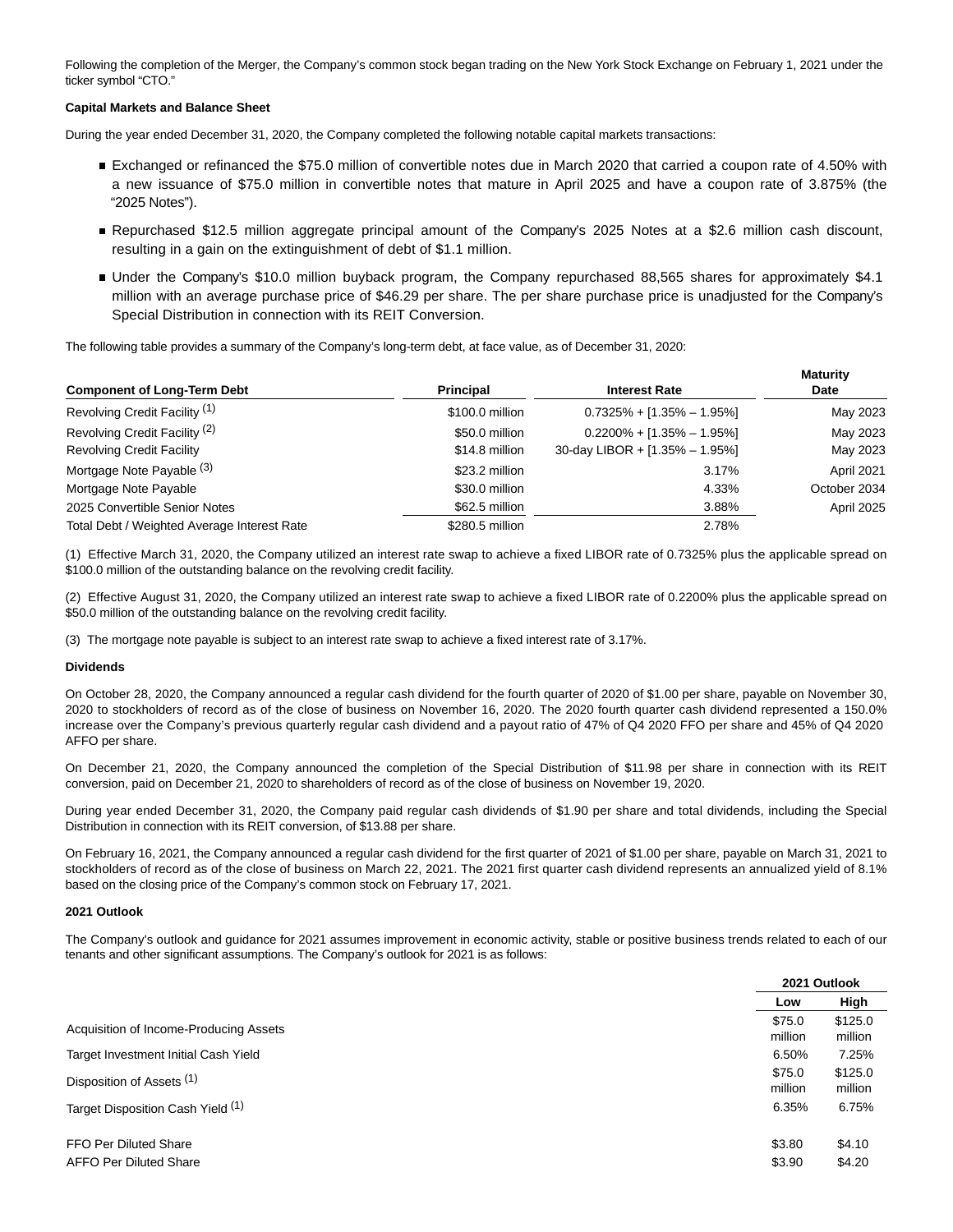Weighted Average Diluted Shares Outstanding 5.9 million 1.9 million

(1) Includes the disposition of one property subsequent to December 31, 2020, as described above under "Dispositions."

The Company's outlook and guidance for 2021 is based on current plans and assumptions, and subject to risks and uncertainties more fully described in this press release and the Company's reports filed with the Securities and Exchange Commission (the "SEC").

## **CEO Comments**

"With our focus now on 2021, we are encouraged with our leasing activity and the opportunity to continue to monetize non-core and non-income producing properties to drive additional cash flow for our stockholders," said John P. Albright, President and Chief Executive Officer of CTO Realty Growth. "As we look at our growth strategy for 2021 and beyond, we believe we can drive organic growth by selling some of our existing single tenant, net leased assets and reinvesting the proceeds in multi-tenant properties that we think have the potential to provide more attractive risk-adjusted returns."

## **4th Quarter Earnings Conference Call & Webcast**

The Company will host a conference call to present its operating results for the quarter and year ended December 31, 2020, on Friday, February 19, 2021, at 9:00 AM ET. Stockholders and interested parties may access the earnings call via teleconference or webcast:

| Teleconference: USA (Toll Free) 1-888-317-6003 |                |
|------------------------------------------------|----------------|
| International:                                 | 1-412-317-6061 |
| Canada (Toll Free):                            | 1-866-284-3684 |

Please dial in at least fifteen minutes prior to the scheduled start time and use the **code 0116865** when prompted.

A webcast of the call can be accessed at[: https://services.choruscall.com/links/cto210219.html.](https://www.globenewswire.com/Tracker?data=VOL5S9dB6yS1tCnIVZLDagEwxTUVCrJTzOxEnNjXYQam_gsh_ghXvSqpX8PAWwyJ6UQqMMcpw_xvD4BAr-b7YHjA_5Culv-srKo94FTguwhA2fbSK1oiylpDJpUCrzt0KzZAGKjcXBYxDfIdxRbU0jGIAU9KVHCdvP2ONtsSPFw=)

To access the webcast, log on to the web address noted above or go t[o http://www.ctorealtygrowth.com a](https://www.globenewswire.com/Tracker?data=0yqbkH39WWrhy34lgWXSPVOVO4xi-iAzTXxyxJmM_1VZPJxWworD4TEr0EFIr8neT5g6NBIthkKQMsmP4nZ26WkHBHn2geJUSFOPszTx7vrpHRbNVA_ViCOka7IdUYLw)nd log in at the investor relations section. Please log in to the webcast at least ten minutes prior to the scheduled time of the Earnings Call.

## **About CTO Realty Growth, Inc.**

CTO Realty Growth, Inc. is a publicly traded diversified REIT that owns and operates a diversified portfolio of income properties comprising approximately 2.5 million square feet in the United States. CTO also owns an approximate 23.5% interest in Alpine Income Property Trust, Inc., a publicly traded net lease real estate investment trust (NYSE: PINE).

We encourage you to review our most recent investor presentation, which is available on our website at [www.ctorealtygrowth.com.](https://www.globenewswire.com/Tracker?data=CU891fm-qiKBzEVAWggVwsmCvuJ3KFGMq1EWRKj1n1yMMujk-K6Pjz_aK8dzlSkF8Ps6LHf7goVmhN6-CKJ9M6ueVb_dFD9H8rt21yyEMfU=)

## **Safe Harbor**

Certain statements contained in this press release (other than statements of historical fact) are forward-looking statements within the meaning of Section 27A of the Securities Act of 1933, as amended and Section 21E of the Securities Exchange Act of 1934, as amended. Forward-looking statements can typically be identified by words such as "believe," "estimate," "expect," "intend," "anticipate," "will," "could," "may," "should," "plan," "potential," "predict," "forecast," "project," and similar expressions, as well as variations or negatives of these words.

Although forward-looking statements are made based upon management's present expectations and reasonable beliefs concerning future developments and their potential effect upon the Company, a number of factors could cause the Company's actual results to differ materially from those set forth in the forward-looking statements. Such factors may include, but are not limited to: the Company's ability to remain qualified as a REIT; the Company's exposure to U.S. federal and state income tax law changes, including changes to the REIT requirements; general adverse economic and real estate conditions; the ultimate geographic spread, severity and duration of pandemics such as the recent outbreak of the novel coronavirus, actions that may be taken by governmental authorities to contain or address the impact of such pandemics, and the potential negative impacts of such pandemics on the global economy and the Company's financial condition and results of operations; the inability of major tenants to continue paying their rent or obligations due to bankruptcy, insolvency or a general downturn in their business; the loss or failure, or decline in the business or assets of PINE or the venture formed when the Company sold its controlling interest in the entity that owned the Company's remaining land portfolio, of which the Company has a retained interest; the completion of 1031 exchange transactions; the availability of investment properties that meet the Company's investment goals and criteria; the uncertainties associated with obtaining required governmental permits and satisfying other closing conditions for planned acquisitions and sales; and the uncertainties and risk factors discussed in the Company's Annual Report on Form 10-K for the fiscal year ended December 31, 2019 and in the Company's Quarterly Report on Form 10-Q for the quarter ended September 30, 2020, each as filed with the SEC.

There can be no assurance that future developments will be in accordance with management's expectations or that the effect of future developments on the Company will be those anticipated by management. Readers are cautioned not to place undue reliance on these forward-looking statements, which speak only as of the date of this press release. The Company undertakes no obligation to update the information contained in this press release to reflect subsequently occurring events or circumstances.

## **Non-GAAP Financial Measures**

Our reported results are presented in accordance with GAAP. We also disclose Funds From Operations ("FFO") and Adjusted Funds From Operations ("AFFO"), both of which are non-GAAP financial measures. We believe these two non-GAAP financial measures are useful to investors because they are widely accepted industry measures used by analysts and investors to compare the operating performance of REITs.

FFO and AFFO do not represent cash generated from operating activities and are not necessarily indicative of cash available to fund cash requirements; accordingly, they should not be considered alternatives to net income as a performance measure or cash flows from operating activities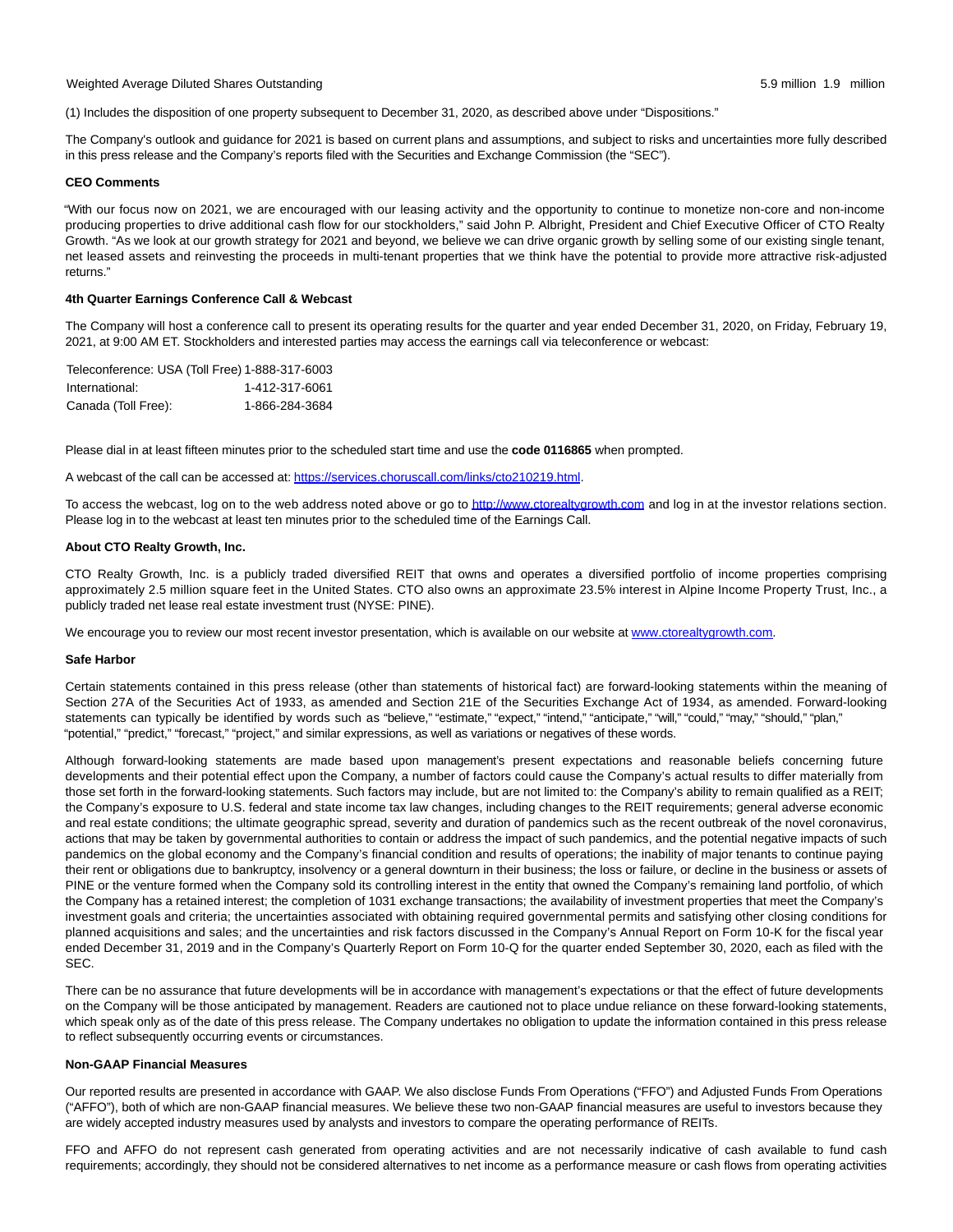as reported on our statement of cash flows as a liquidity measure and should be considered in addition to, and not in lieu of, GAAP financial measures.

We compute FFO in accordance with the definition adopted by the Board of Governors of the National Association of Real Estate Investment Trusts, or NAREIT. NAREIT defines FFO as GAAP net income or loss adjusted to exclude extraordinary items (as defined by GAAP), net gain or loss from sales of depreciable real estate assets, impairment write-downs associated with depreciable real estate assets and real estate related depreciation and amortization, including the pro rata share of such adjustments of unconsolidated subsidiaries. The Company also excludes the gains or losses from sales of assets incidental to the primary business of the REIT which specifically include the sales of mitigation credits, impact fee credits, subsurface sales, and the land sales gains included in discontinued operations. To derive AFFO, we modify the NAREIT computation of FFO to include other adjustments to GAAP net income related to non-cash revenues and expenses such as straight-line rental revenue, amortization of deferred financing costs, amortization of capitalized lease incentives and above- and below-market lease related intangibles, and non-cash compensation. Such items may cause short-term fluctuations in net income but have no impact on operating cash flows or long-term operating performance. We use AFFO as one measure of our performance when we formulate corporate goals.

FFO is used by management, investors and analysts to facilitate meaningful comparisons of operating performance between periods and among our peers primarily because it excludes the effect of real estate depreciation and amortization and net gains on sales, which are based on historical costs and implicitly assume that the value of real estate diminishes predictably over time, rather than fluctuating based on existing market conditions. We believe that AFFO is an additional useful supplemental measure for investors to consider because it will help them to better assess our operating performance without the distortions created by other non-cash revenues or expenses. FFO and AFFO may not be comparable to similarly titled measures employed by other companies.

## **CTO Realty Growth, Inc. Consolidated Balance Sheets** (In thousands, except share and per share data)

|                                                     | As of                               |    |                      |  |  |
|-----------------------------------------------------|-------------------------------------|----|----------------------|--|--|
|                                                     | (Unaudited)<br>December 31,<br>2020 |    | December 31,<br>2019 |  |  |
| <b>ASSETS</b>                                       |                                     |    |                      |  |  |
| Real Estate:                                        |                                     |    |                      |  |  |
| Land, at cost                                       | \$<br>166,512                       | \$ | 160,090              |  |  |
| Building and Improvements, at cost                  |                                     |    |                      |  |  |
|                                                     | 305,614                             |    | 232,752              |  |  |
| Other Furnishings and Equipment, at cost            | 672                                 |    | 733                  |  |  |
| Construction in Process, at cost                    | 323                                 |    | 24                   |  |  |
| Total Real Estate, at cost                          |                                     |    |                      |  |  |
|                                                     | 473,121                             |    | 393,599              |  |  |
| Less, Accumulated Depreciation                      | (30, 737)                           |    | (23,008)             |  |  |
| <b>Real Estate-Net</b>                              | 442,384                             |    | 370,591              |  |  |
| Land and Development Costs                          | 7,083                               |    | 6,732                |  |  |
| Intangible Lease Assets-Net                         | 50,176                              |    | 49,022               |  |  |
| Assets Held for Sale                                | 833                                 |    | 833                  |  |  |
| Investment in Joint Ventures                        |                                     |    |                      |  |  |
|                                                     | 48,677                              |    | 55,737               |  |  |
| Investment in Alpine Income Property Trust, Inc.    | 30,574                              |    | 38,814               |  |  |
| <b>Mitigation Credits</b>                           | 2,622                               |    | 2,323                |  |  |
| <b>Commercial Loan and Master Lease Investments</b> | 38,320                              |    | 34,625               |  |  |
| Cash and Cash Equivalents                           | 4,289                               |    | 6,475                |  |  |
| <b>Restricted Cash</b>                              | 29,536                              |    | 128,430              |  |  |
| Refundable Income Taxes                             | 26                                  |    |                      |  |  |
| <b>Other Assets</b>                                 | 11,411                              |    | 9,704                |  |  |
| <b>Total Assets</b>                                 | \$<br>665,931                       | \$ | 703,286              |  |  |
| LIABILITIES AND SHAREHOLDERS' EQUITY                |                                     |    |                      |  |  |
| Liabilities:                                        |                                     |    |                      |  |  |
| Accounts Payable                                    | \$<br>1,047                         | \$ | 1,386                |  |  |
| <b>Accrued and Other Liabilities</b>                |                                     |    |                      |  |  |
|                                                     | 9,090                               |    | 5,687                |  |  |
| <b>Deferred Revenue</b>                             | 3,319                               |    | 5,831                |  |  |
| Intangible Lease Liabilities-Net                    | 24,163                              |    | 26,198               |  |  |
| Liabilities Held for Sale                           | 831                                 |    | 832                  |  |  |
| Income Taxes Payable                                |                                     |    | 439                  |  |  |
| Deferred Income Taxes-Net                           |                                     |    |                      |  |  |
|                                                     | 3,521                               |    | 90,282               |  |  |
| Long-Term Debt                                      | 273.061                             |    | 287.218              |  |  |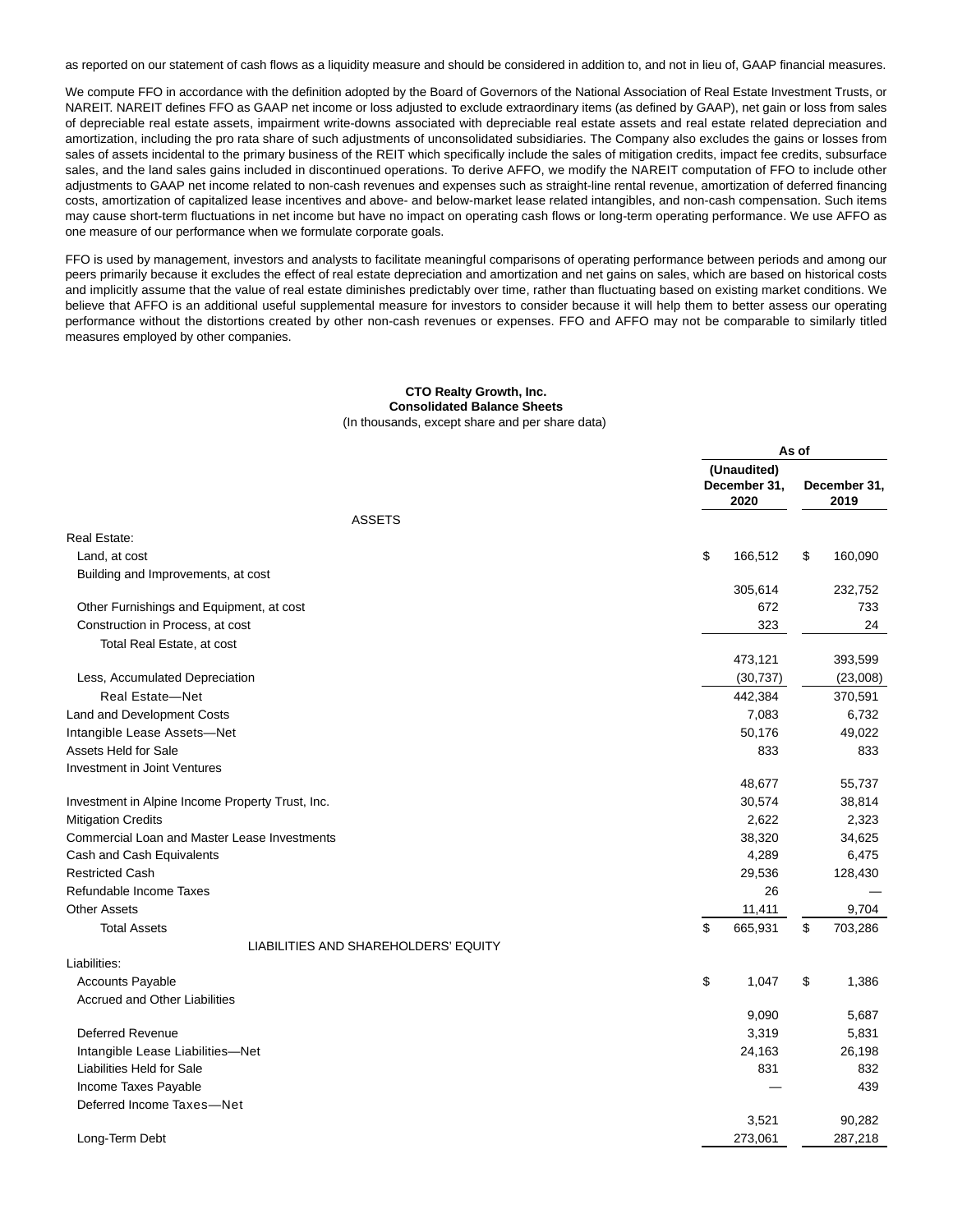| <b>Total Liabilities</b>                                                                                                                                                                                  |               |           |
|-----------------------------------------------------------------------------------------------------------------------------------------------------------------------------------------------------------|---------------|-----------|
|                                                                                                                                                                                                           | 315,032       | 417,873   |
| <b>Commitments and Contingencies</b>                                                                                                                                                                      |               |           |
| Shareholders' Equity:                                                                                                                                                                                     |               |           |
| Common Stock – 25,000,000 shares authorized; \$1 par value, 7,310,680 shares issued and 5,915,756 shares<br>outstanding at December 31, 2020; 6,076,813 shares issued and 4,770,454 shares outstanding at |               |           |
| December 31, 2019                                                                                                                                                                                         | 7.250         | 6,017     |
| Treasury Stock - 1,394,924 shares at December 31, 2020 and 1,306,359 shares at December 31, 2019                                                                                                          | (77, 541)     | (73, 441) |
| Additional Paid-In Capital                                                                                                                                                                                |               |           |
|                                                                                                                                                                                                           | 83,183        | 26,690    |
| <b>Retained Earnings</b>                                                                                                                                                                                  |               |           |
|                                                                                                                                                                                                           | 339.917       | 326.073   |
| Accumulated Other Comprehensive Income (Loss)                                                                                                                                                             | (1, 910)      | 74        |
| <b>Total Shareholders' Equity</b>                                                                                                                                                                         |               |           |
|                                                                                                                                                                                                           | 350,899       | 285,413   |
| Total Liabilities and Shareholders' Equity                                                                                                                                                                |               |           |
|                                                                                                                                                                                                           | \$<br>665,931 | 703,286   |

# **CTO Realty Growth, Inc. Consolidated Statements of Operations**

(In thousands, except share, per share and dividend data)

|                                                                   |    | <b>Three Months Ended</b> |    |              |                      | <b>Year Ended</b> |      |              |  |  |
|-------------------------------------------------------------------|----|---------------------------|----|--------------|----------------------|-------------------|------|--------------|--|--|
|                                                                   |    | (Unaudited)               |    |              |                      | (Unaudited)       |      |              |  |  |
|                                                                   |    | December 31,              |    | December 31, | December 31,<br>2020 |                   |      | December 31, |  |  |
|                                                                   |    | 2020                      |    | 2019         |                      |                   | 2019 |              |  |  |
| Revenues                                                          |    |                           |    |              |                      |                   |      |              |  |  |
| <b>Income Properties</b>                                          |    |                           |    |              |                      |                   |      |              |  |  |
|                                                                   | \$ | 14,544                    | \$ | 10,595       | \$                   | 49,953            | \$   | 41,956       |  |  |
| Management Fee Income                                             |    | 664                       |    | 304          |                      | 2,744             |      | 304          |  |  |
| Interest Income from Commercial Loan and Master Lease Investments |    | 734                       |    | 921          |                      | 3,034             |      | 1,829        |  |  |
| <b>Real Estate Operations</b>                                     |    | 19                        |    | 143          |                      | 650               |      | 852          |  |  |
| <b>Total Revenues</b>                                             |    |                           |    |              |                      |                   |      |              |  |  |
|                                                                   |    | 15,961                    |    | 11,963       |                      | 56,381            |      | 44,941       |  |  |
| Direct Cost of Revenues                                           |    |                           |    |              |                      |                   |      |              |  |  |
| Income Properties                                                 |    | (3,715)                   |    | (1,956)      |                      | (11,988)          |      | (7,000)      |  |  |
| <b>Real Estate Operations</b>                                     |    |                           |    |              |                      |                   |      |              |  |  |
|                                                                   |    | 40                        |    | (10)         |                      | (3,223)           |      | (105)        |  |  |
| <b>Total Direct Cost of Revenues</b>                              |    | (3,675)                   |    | (1,966)      |                      | (15, 211)         |      | (7, 105)     |  |  |
| General and Administrative Expenses                               |    | (2,963)                   |    | (2,937)      |                      | (11, 567)         |      | (9,818)      |  |  |
| <b>Impairment Charges</b>                                         |    | (7, 242)                  |    |              |                      | (9, 147)          |      |              |  |  |
| Depreciation and Amortization                                     |    | (4, 729)                  |    | (4,090)      |                      | (19,063)          |      | (15, 797)    |  |  |
| <b>Total Operating Expenses</b>                                   |    | (18,609)                  |    | (8,993)      |                      | (54, 988)         |      | (32, 720)    |  |  |
| Gain on Disposition of Assets                                     |    | 2,381                     |    | 1,109        |                      | 9,746             |      | 21,978       |  |  |
| Gain on Extinguishment of Debt                                    |    |                           |    |              |                      | 1,141             |      |              |  |  |
| Other Gains and Income                                            |    |                           |    |              |                      |                   |      |              |  |  |
|                                                                   |    | 2,381                     |    | 1,109        |                      | 10,887            |      | 21,978       |  |  |
| <b>Total Operating Income</b>                                     |    |                           |    |              |                      |                   |      |              |  |  |
|                                                                   |    | (267)                     |    | 4,079        |                      | 12,280            |      | 34,199       |  |  |
| Investment and Other Income (Loss)                                |    | (686)                     |    | 258          |                      | (6, 432)          |      | 344          |  |  |
| Interest Expense                                                  |    | (2, 454)                  |    | (3,247)      |                      | (10, 838)         |      | (12, 466)    |  |  |
| Income from Continuing Operations Before Income Tax Expense       |    |                           |    |              |                      |                   |      |              |  |  |
|                                                                   |    | (3, 407)                  |    | 1,090        |                      | (4,990)           |      | 22,077       |  |  |
| Income Tax Benefit (Expense) from Continuing Operations           |    | 83,089                    |    | (182)        |                      | 83,499            |      | (5, 472)     |  |  |
| Income from Continuing Operations                                 |    |                           |    |              |                      |                   |      |              |  |  |
|                                                                   |    | 79,682                    |    | 908          |                      | 78,509            |      | 16,605       |  |  |
| Income from Discontinued Operations (Net of Income Tax)           |    |                           |    | 95,514       |                      |                   |      | 98,368       |  |  |
| Net Income                                                        |    |                           |    |              |                      |                   |      |              |  |  |
|                                                                   | \$ | 79,682                    | \$ | 96,422       | \$                   | 78,509            | \$   | 114,973      |  |  |

Per Share Information: Basic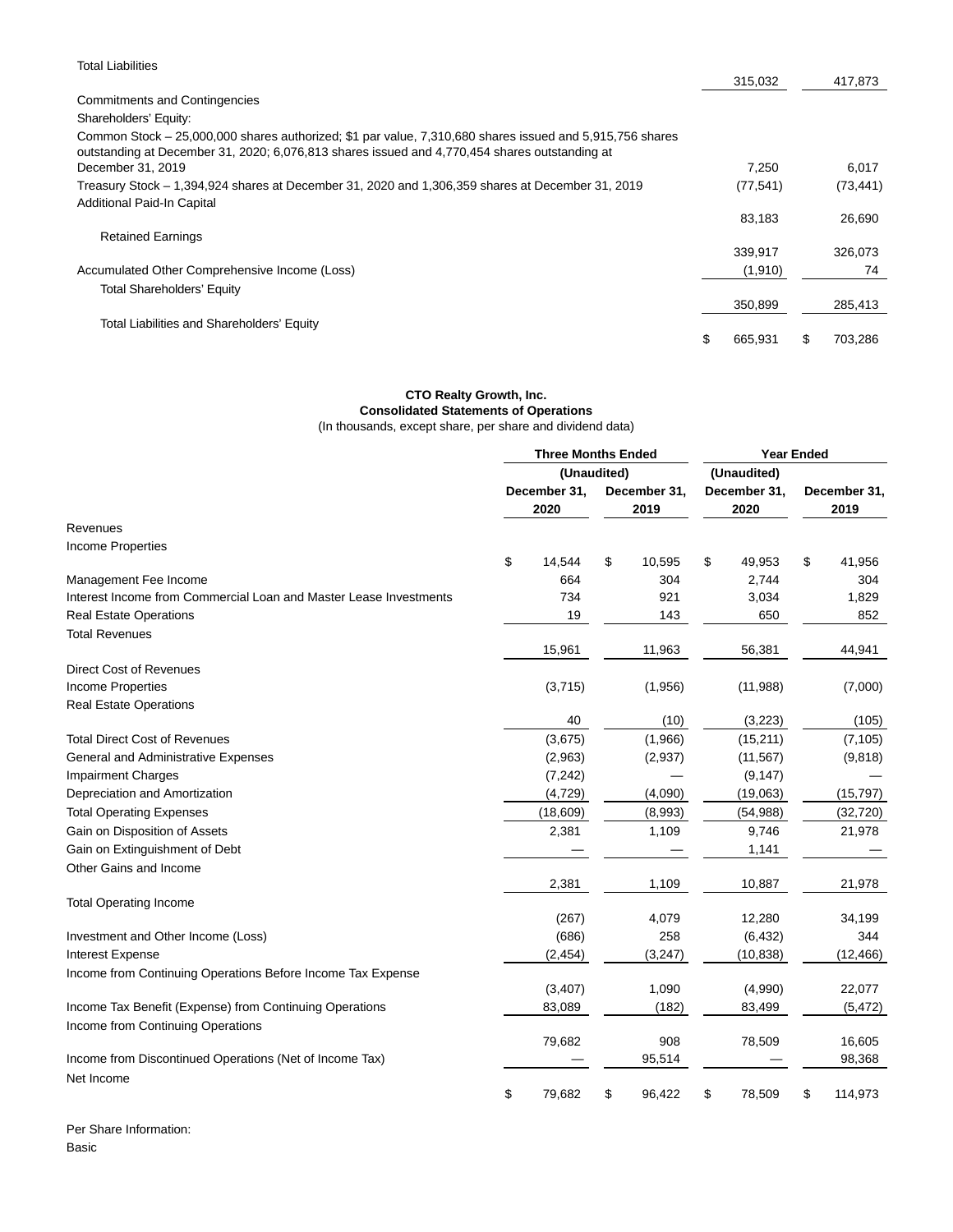| Net Income from Continuing Operations |  |
|---------------------------------------|--|
|---------------------------------------|--|

|                                                             | \$<br>16.60 | \$<br>0.19  | \$<br>16.69 | \$<br>3.32  |
|-------------------------------------------------------------|-------------|-------------|-------------|-------------|
| Net Income from Discontinued Operations (Net of Income Tax) |             | 19.86       |             | 19.71       |
| Basic Net Income per Share                                  |             |             |             |             |
|                                                             | \$<br>16.60 | \$<br>20.05 | \$<br>16.69 | \$<br>23.03 |
| <b>Diluted</b>                                              |             |             |             |             |
| Net Income from Continuing Operations                       | \$<br>16.60 | \$<br>0.19  | \$<br>16.69 | \$<br>3.32  |
| Net Income from Discontinued Operations (Net of Income Tax) |             | 19.85       |             | 19.68       |
| Diluted Net Income per Share                                |             |             |             |             |
|                                                             | \$<br>16.60 | \$<br>20.04 | \$<br>16.69 | \$<br>23.00 |
| Weighted Average Number of Common Shares:                   |             |             |             |             |
| Basic                                                       | 4,799,668   | 4,808,417   | 4,704,877   | 4,991,656   |
| <b>Diluted</b>                                              | 4,799,668   | 4,811,765   | 4,704,877   | 4,998,043   |
| Dividends Declared and Paid                                 | \$<br>12.98 | \$<br>0.13  | \$<br>13.88 | \$<br>0.44  |

# **CTO Realty Growth, Inc. Non-GAAP Financial Measures** (Unaudited)

(In thousands, except per share data)

|                                                                                       | <b>Three Months Ended</b> |                                              |    | <b>Year Ended</b>    |    |                      |    |           |
|---------------------------------------------------------------------------------------|---------------------------|----------------------------------------------|----|----------------------|----|----------------------|----|-----------|
|                                                                                       |                           | December 31,<br>December 31,<br>2020<br>2019 |    | December 31,<br>2020 |    | December 31,<br>2019 |    |           |
| Net Income                                                                            | \$                        | 79,682                                       | \$ | 96,422               | \$ | 78,509               | \$ | 114,973   |
| Depreciation and Amortization                                                         |                           | 4,729                                        |    | 4.090                |    | 19,063               |    | 15,797    |
| Gains on Disposition of Assets                                                        |                           | (2, 381)                                     |    | (833)                |    | (9,746)              |    | (16, 507) |
| Losses (Gains) on Other Assets (Including Discontinued Operations)                    |                           | (60)                                         |    | (95,900)             |    | 2,480                |    | (99, 978) |
| <b>Impairment Charges</b>                                                             |                           | 7,242                                        |    |                      |    | 9,147                |    |           |
| Unrealized (Gain) Loss on Investment Securities                                       |                           | 1,142                                        |    | (61)                 |    | 8,240                |    | (61)      |
| Income Tax Benefit from De-Recognition of REIT Deferred Tax Assets and<br>Liabilities |                           | (80, 225)                                    |    |                      |    | (80, 225)            |    |           |
| <b>Funds from Operations</b>                                                          | \$                        | 10,129                                       | \$ | 3,718                | \$ | 27,468               | \$ | 14,224    |
| Adjustments:                                                                          |                           |                                              |    |                      |    |                      |    |           |
| Straight-Line Rent Adjustment                                                         | \$                        | (754)                                        | \$ | (873)                | \$ | (2, 564)             | \$ | (1,680)   |
| COVID-19 Rent Repayments (Deferrals), Net                                             |                           | 363                                          |    |                      |    | (1,005)              |    |           |
| Amortization of Intangibles to Lease Income                                           |                           | (402)                                        |    | (572)                |    | (1,754)              |    | (2,383)   |
| Lease Incentive Amortization                                                          |                           |                                              |    | 50                   |    |                      |    | 277       |
| <b>Contributed Leased Assets Accretion</b>                                            |                           | (115)                                        |    | (43)                 |    | (245)                |    | (217)     |
| Gain on Extinguishment of Debt                                                        |                           |                                              |    |                      |    | (1, 141)             |    |           |
| Amortization of Discount on Convertible Debt                                          |                           | 312                                          |    | 348                  |    | 1,379                |    | 1,357     |
| Non-Cash Compensation                                                                 |                           | 651                                          |    | 629                  |    | 2,786                |    | 2,688     |
| Non-Recurring G&A                                                                     |                           | 371                                          |    | 225                  |    | 1,426                |    | 462       |
| Loan Cost Amortization                                                                |                           | 116                                          |    | 120                  |    | 454                  |    | 444       |
| Accretion of Loan Origination Fees                                                    |                           | 3                                            |    | (67)                 |    | (161)                |    | (135)     |
| Non-Cash Imputed Interest                                                             |                           | (117)                                        |    | (102)                |    | (428)                |    | (218)     |
| <b>Adjusted Funds from Operations</b>                                                 | \$                        | 10,557                                       | \$ | 3,433                | \$ | 26,215               | \$ | 14,819    |
| FFO per diluted share                                                                 | \$                        | 2.11                                         | \$ | 0.77                 | \$ | 5.84                 | \$ | 2.85      |
| AFFO per diluted share                                                                | \$                        | 2.20                                         | \$ | 0.71                 | \$ | 5.57                 | \$ | 2.97      |

Contact: Matthew M. Partridge Senior Vice President and Chief Financial Officer (386) 944-5643 [mpartridge@ctorealtygrowth.com](https://www.globenewswire.com/Tracker?data=vsXo1mlk9fnoH8Bzrar1GqCkEwMvzzW3FA3AzpgiSU1aY-l3JwIiVTby2VIxfHKk5DruYK9h3bRewax_ohfp2tUc40Q8wjJD0D8xw7Ll5h3VEMMXbz__PM8I1jWaXqz8)